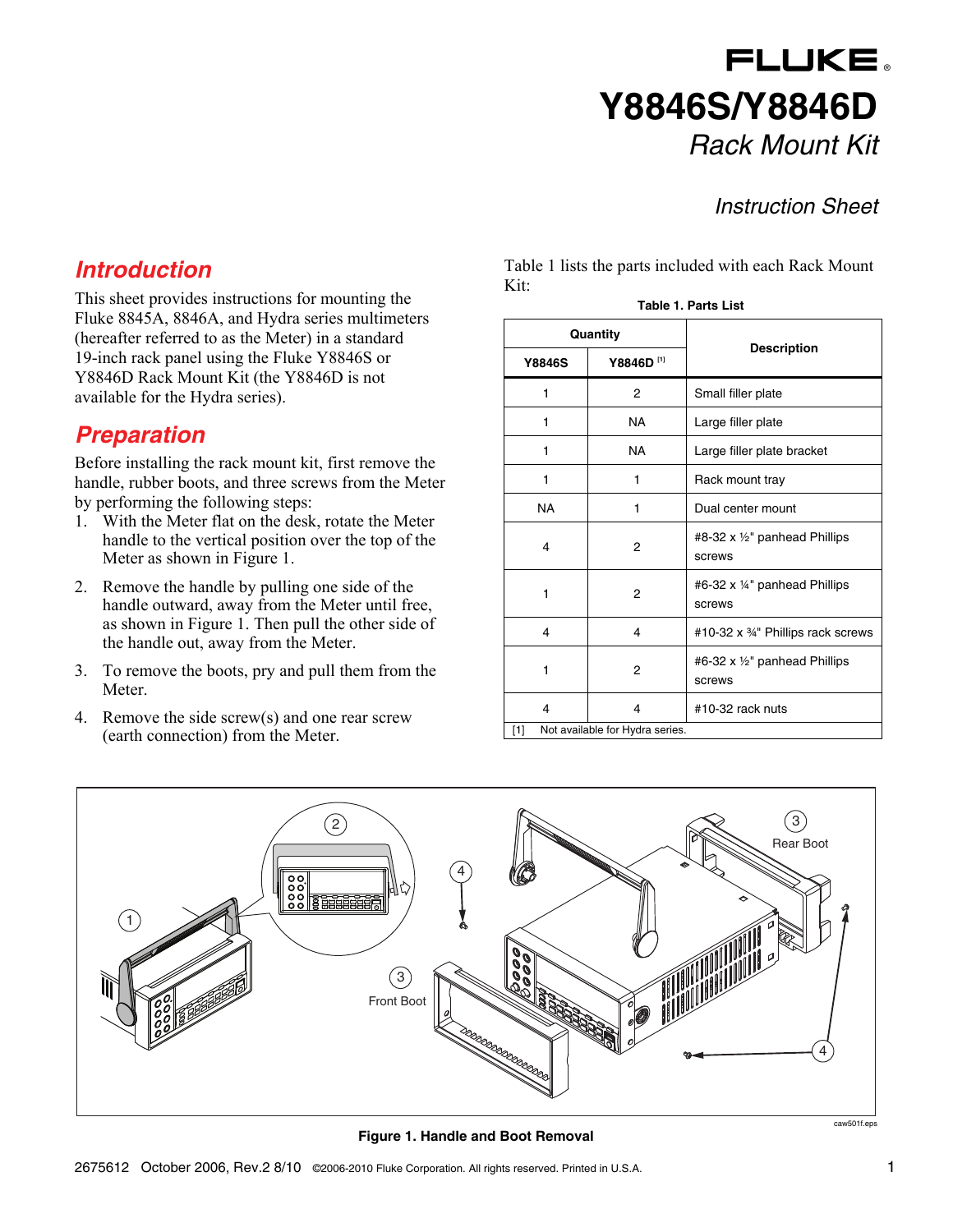#### *Installing a Single Rack Mount Kit*

The Y8846S Single Rack Mount Kit allows for the mounting of the Meter on either the left or right side of a standard 19-inch rack. The following steps describe mounting the Meter on the left side of the rack.

- 1. Using one  $#8-32 \times \frac{1}{2}$ " panhead screw, attach the right angle filler plate bracket on the right front side of the Meter, keeping the smooth face with two holes of the bracket facing the front as shown in Figure 2.
- 2. With the tray flat on a desk with the rack screw ears toward you, place the Meter so the left side of the front frame is against the left wall of the tray.
- 3. Attach the Meter to the tray by inserting one (two for Hydra series) #8-32 x  $\frac{1}{2}$ " panhead screw through the left-hand forward holes in the tray and into the side of the Meter as shown in Figure 2.
- 4. Insert a #6-32 x  $\frac{1}{2}$ " flathead screw through the hole in the back of the tray and into the back of the Meter as shown in Figure 2.
- 5. Attach the filler plate bracket on the right side of the Meter to the bottom of the tray with a  $#6-32$  x ¼" flathead screw as shown in Figure 2.
- 6. Install the  $9\frac{1}{2}$ " painted filler panel to the right front of the tray by inserting the attached screws through the holes in the right-angle bracket and locking it in with lock washers and lock nuts as shown in Figure 2.
- 7. Install the assembled rack mount kit in the rack using the four rack screws with the painted 1" wide plate under the screws on the left-hand side of the rack mount tray as shown in Figure 2.
- 8. Complete the installation by installing the Meter's power cord and other IO accessories through the rear of the rack.

Figure 4 shows the dimensions.



**Figure 2. Single Rack Mount**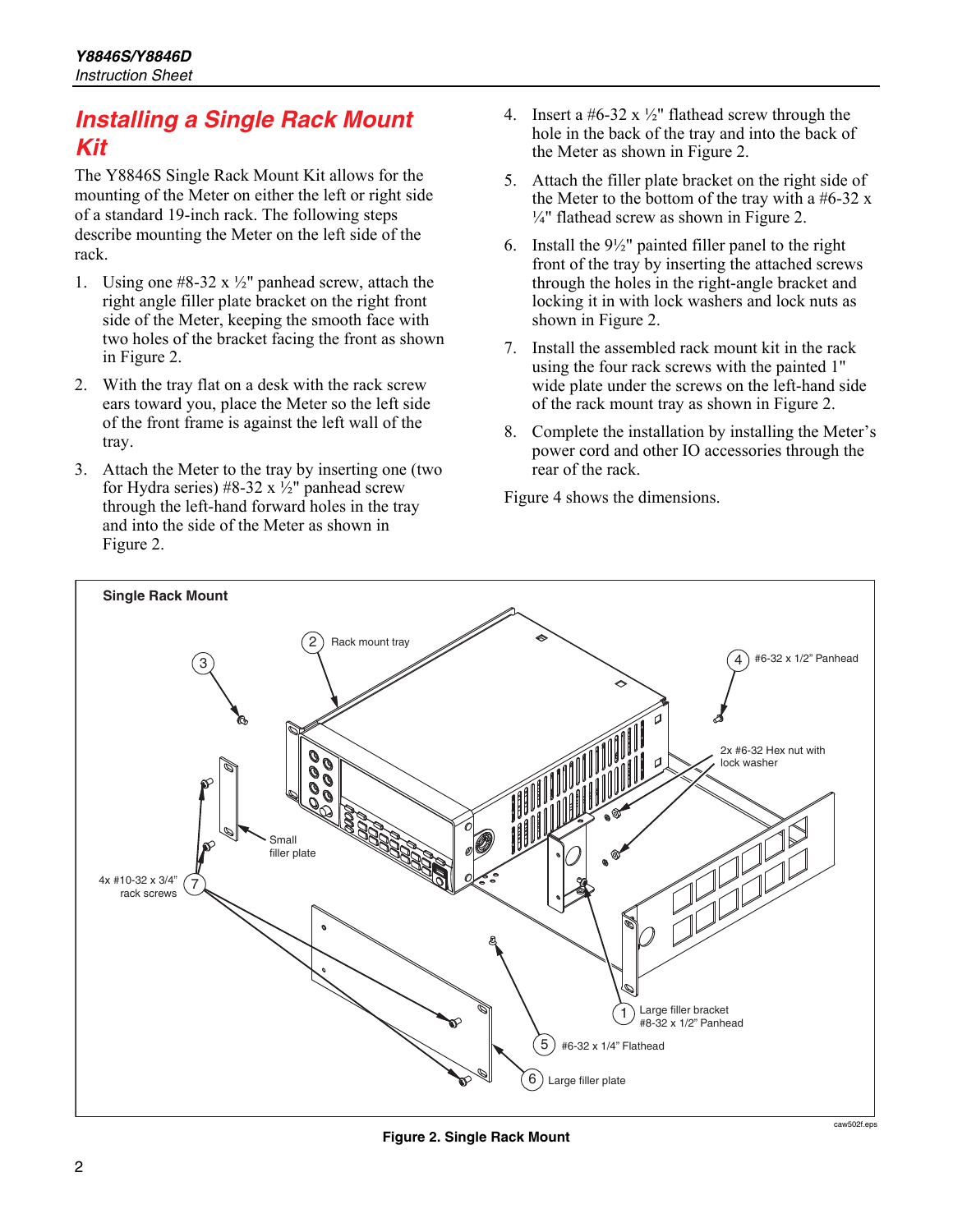## *Installing a Dual Rack Mount Kit*

To install the Y8846D Dual Rack Mount Kit (not available for Hydra series), first follow the steps 2, 3, and 4 listed under "Installing a Single Rack Mount Kit" earlier in this document. Refer to Figure 3. Next, perform the following steps to install the second Meter:

- 1. Insert a second  $#6-32 \times \frac{1}{2}$ " flathead screw through the hole in the back of the tray into the back of the second Meter.
- 2. With the tray flat on a desk with the rack screw ears toward you, place the second Meter so the

right side of the front frame is against the right wall of the tray.

- 3. Insert the Dual Center Mount between the two Meters, keeping the holes on the bottom.
- 4. Insert two  $#6-32 \times \frac{1}{4}$  screws through the bottom of the tray and into the Dual Center Mount.
- 5. Install the assembled rack mount kit into a rack using the two 1" wide small filler plates and four #10-32 x  $\frac{3}{4}$ " Phillips rack screws.
- 6. Complete the installation by installing the Meter's power cord and other IO accessories through the rear of the rack.



**Figure 3. Dual Rack Mount**